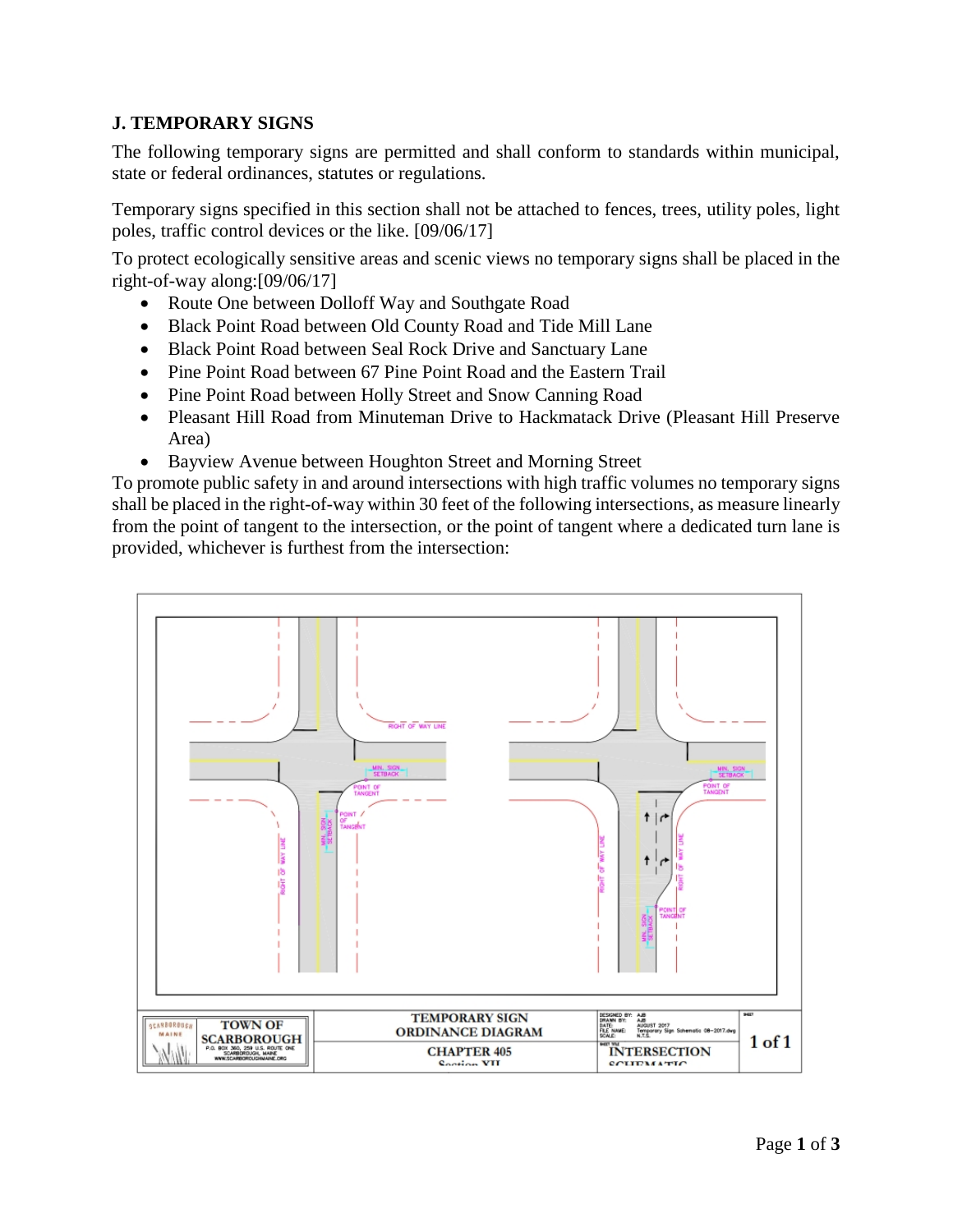- The Route One Broadturn Road/Pine Point Road intersection
- The Route One Payne Road intersection
- The Route One Haigis Parkway intersection
- The Route One Gorham Road/Black Point Road intersection
- The Route One Pleasant Hill Road intersection
- The Payne Road Haigis Parkway intersection
- The Payne Road Gorham Road intersection
- The Payne Road Gallery Boulevard intersection

The number of temporary signs permitted under this subsection is in addition to the maximum number of signs allowed on a lot or the maximum gross display area allowed on a wall:

1. Temporary Signs in the Right-of-Way [Adopted 09/06/17][Amended 11/28/18]

Temporary signs in the right-of-way are permitted for a period not to exceed 12 weeks in a calendar year. All signs shall be removed by the deadlines established herein. All temporary signs in the right-of-way must include or be marked with name and address of the individual, entity or organization that placed the sign within the right-of-way and the date the sign was erected within the right-of-way. To control the proliferation of signs repeating the same or similar message, temporary signs in the right-of-way shall not be placed with 30 feet of another bearing the same message. This distance requirement applies to streets on a linear basis with a separate measurement done for every intersecting street. Temporary signs in the right-of-way may not be placed in a position that will obstruct or impair vision or traffic or in any manner create a hazard or disturbance to the health and welfare of the general public.

2. Temporary Signs on Private Property [Adopted 09/06/17]

Temporary signs on private property are permitted for no more than 6 consecutive months with not less than 30 days between displays of a sign bearing the same message. Temporary signs on private property may not be placed in a position that will obstruct or impair vision or traffic or in any manner create a hazard or a disturbance to the health and welfare of the general public.

3. Temporary Sandwich Board Sign. [Adopted 08/19/09][09/06/17]

One (1) Sandwich Board Sign may be displayed on the premises of a commercial or similar public entity for general commercial uses. Sandwich Board Signs shall be limited to a maximum gross area of eight (8) sq. ft. and a maximum height of 48". The location of Sandwich Board Signs shall be limited to the sidewalk or walkway leading to the main entrance of the building in which the business is located and shall be located no greater than fifteen feet (15') from the building's main entrance. Sandwich Board Signs shall only be displayed during the hours the business or use is open for customers or visitors and shall not be counted toward calculating the maximum number of signs or the maximum gross display area of signs on the property. A Sandwich Board Sign shall require a sign permit, per subsection A.2., which will establish a business or uses ability to use such a sign and delineate the area in which it will be displayed. A Sandwich Board Sign shall be located on a sidewalk or walkway in a manner that it does not infringe on handicap accessibility or safe pedestrian movement and that safely secures the sign in one location.